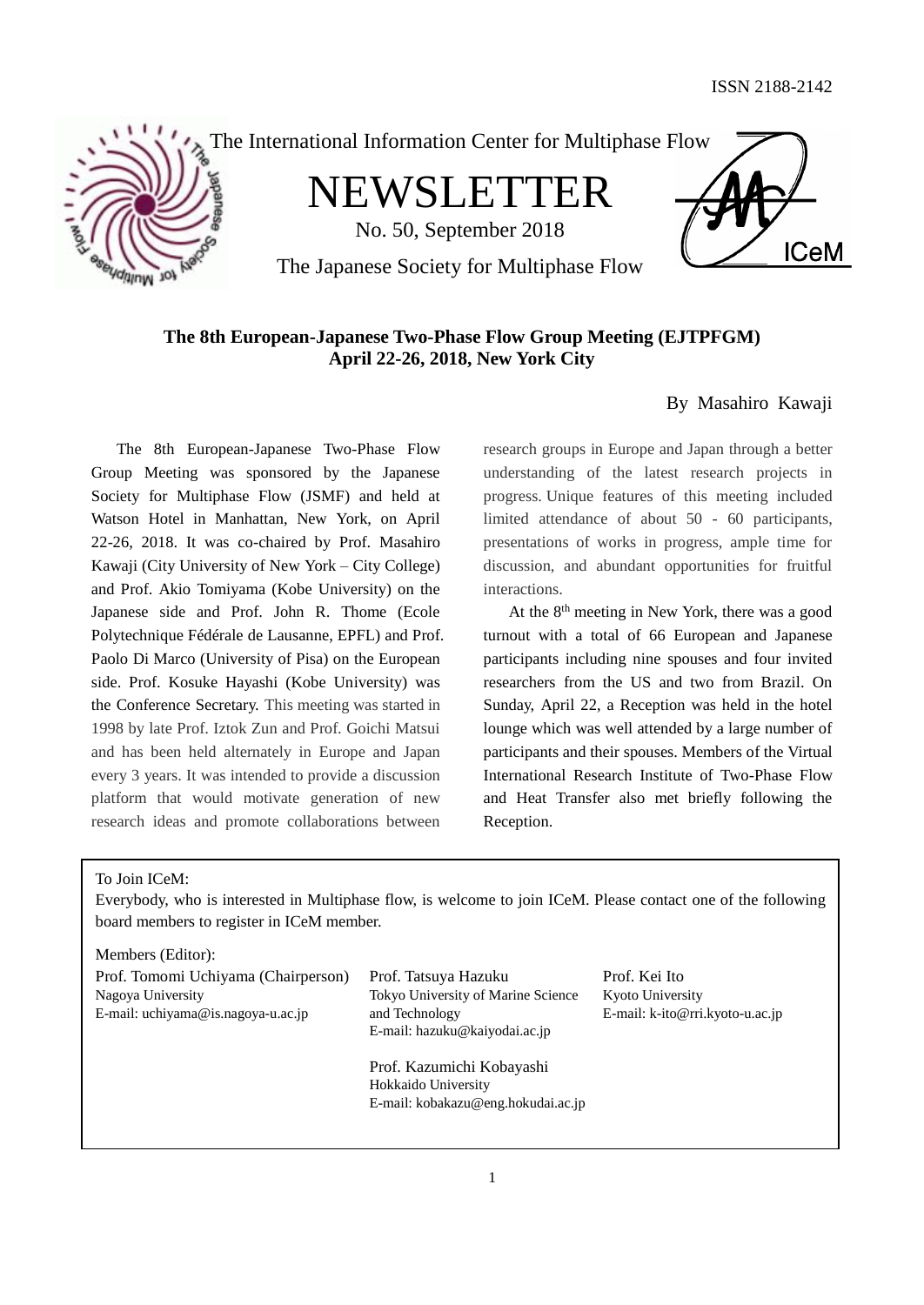There were 2 Keynote lectures given by Prof. Takeo Kajishima of Osaka University on natural convection in solid-liquid two-phase media, and Prof. John R. Thome (EPFL) on flow boiling in micro-pin-fin arrays. Prof. Thome also paid a tribute to our two-phase flow leaders and friends, Prof. Iztok Zun and Prof. Barry Azzopardi, who had passed away in 2016 and 2017, respectively.





**Prof. Iztok Zun** 

**Prof. Barry Azzopardi** 

There were 49 presentations given in 12 technical sessions over four days. One-page abstracts of all the presentations in a book of abstract were made available to the participants from a meeting website. On Day 1 (Monday, April 23), fifteen presentations were given in four sessions: Particles, Multiphase CFD, Nuclear Thermal Hydraulics and Instrumentation, and each session had between 3 and 5 presentations.



Photo 1: Audience in the meeting room

On Day 2, twelve presentations were made in three sessions: Boiling, Mini & Microchannels, Drag Reduction & Elongated Bubbles. In the evening, nearly all the participants and their spouses joined an excursion on a City Harbor Lights Cruise boat in which Manhattan's illuminated skyline (photo 1) as well as the Statue of Liberty could be viewed.



# Photo 2: A view of Manhattan Skyline and the World Trade Center from a cruise boat

On Day 3, sixteen presentations were made in four sessions: Oil & Drops, Atomization, Cavitation & Microbubbles, Two-Phase Pipe Flow, and Boiling (II). Shortly after the technical sessions ended, all the participants boarded a chartered bus from the Watson Hotel to attend a Banquet held at a restaurant Molos on the New Jersey side of the Hudson River. Although it rained a little and was too foggy to clearly view the Manhattan skyline, all the participants enjoyed the dinner, drinks, and speeches (photo 3).



Photo 3: Banquet at Molos restaurant on Day 3

On Day 4, six presentations were given in the session on bubbles, followed by a closing ceremony and the announcement of the next meeting to be organized by Prof. Rémi Revelin of INSA Lyon in France in 2021. As a Co-Chair and local host of this meeting, I was pleased to see both young and senior researchers presenting their latest research results with great enthusiasm. We can look forward to seeing new advances in two-phase flow research presented in the next meeting. Although the meeting schedule was tight, I trust that many participants and their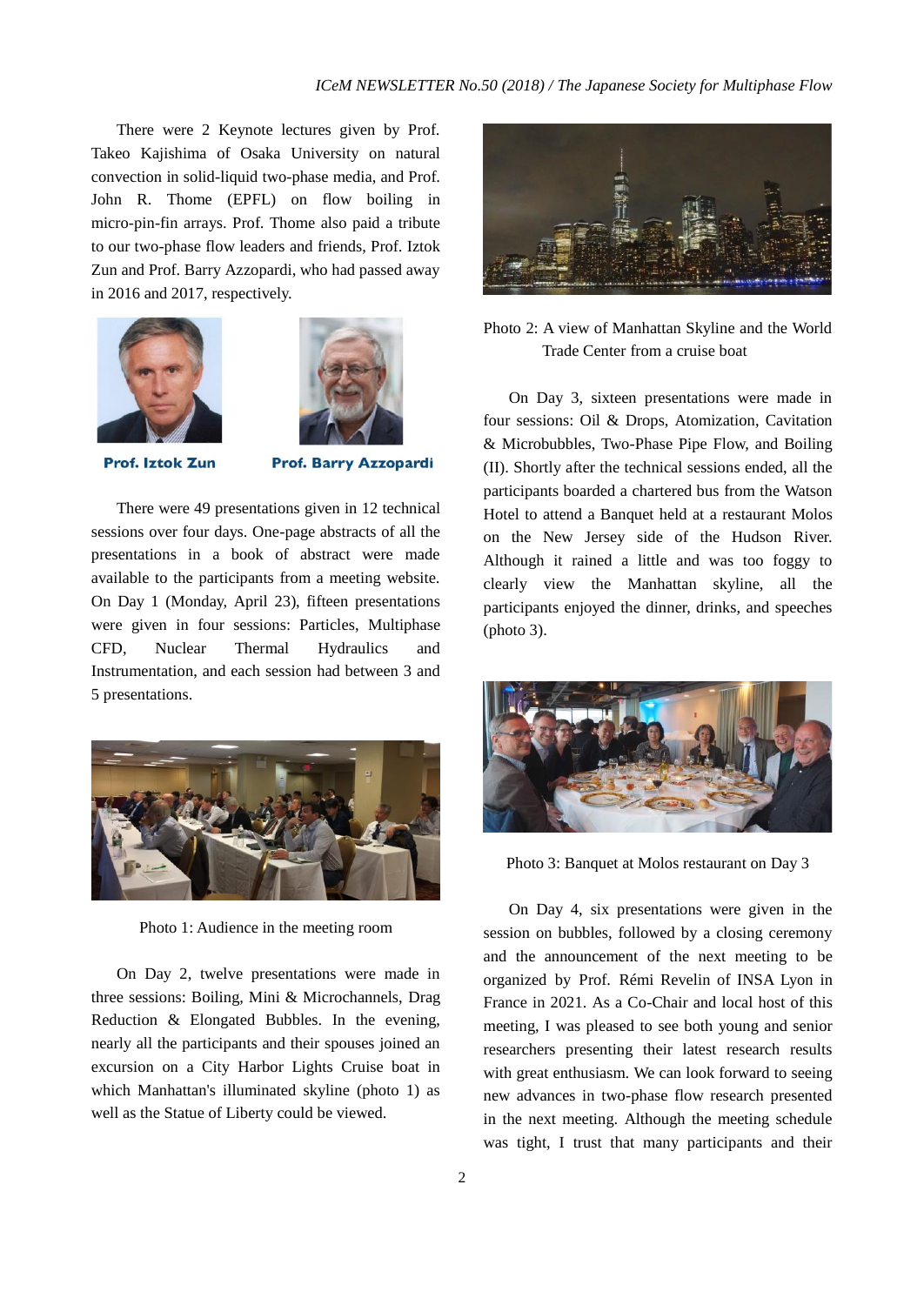spouses enjoyed visiting popular attractions in New York City including Broadway shows, Times Square, Metropolitan Museum and a baseball game at Yankee stadium.

Masahiro Kawaji Professor of Mechanical Engineering City College of New York E-mail: mkawaji@ccny.cuny.edu

# **The 3rd International Symposium on Application of High-voltage, Plasmas & Micro/Nano Bubbles (Fine Bubble) to Agriculture and Aquaculture, (3 rd ISHPMNB 2018) 9/May-12/May, 2018, Iwate, Japan**

# by Koichi Takaki

The 3rd International Symposium on Application of High-voltage, Plasmas & Micro/Nano Bubbles (Fine Bubble) to Agriculture and Aquaculture, (3rd ISHPMNB 2018) was held at Iwate University, Morioka, Japan, May 9-12, 2018. This symposium was initiated further to provide an open forum for the introduction and discussion of the most current status of innovative scientific and technological achievements in the interdisciplinary versatile fields of high-voltage, plasmas and micro/nano bubbles (fine bubble) applied to agriculture, aquaculture and food safety. The symposium was chaired by Prof. Kiyoshi Yoshikawa (Rajamangala University of Technology Lanna(RMUTL)) and myself and vice-chair Dr. Yoshikatsu Ueda (Kyoto University), Chunhong Yuan(Iwate University), Kitchar Chaitanu(RMUTL), Supawadee Sriyam(RMUTL), Krischonme Bhumkittipich(RMUTL). This symposium held as an inter-university exchange agreement between Iwate University and Rajamangala University of Technology Lanna.



In  $3<sup>rd</sup>$  ISHPMNB 2018, the scope covered an interdisciplinary variety of high voltage, plasma and micro/nano bubble (fine bubble) technologies including (but not limited to) newly-developed

innovative devices, application processes, and integration technologies of both high voltage, plasma and micro/nano bubble (fine bubble) technologies. To develop these innovative technologies for the advanced practical devices, the understanding and development of basic and new high voltage, plasma and micro/nano bubble (fine bubble) technologies are essential and rather inevitable. In addition, feedback between engineering and agricultural researchers is strongly encouraged to accelerate the researches.



In this context, this 3rd ISHPMNB 2018 was again very unique and most useful in developing rapidly emerging and innovative technologies relating to both high voltage, plasma and micro/nano bubble (fine bubble) technologies applied to agriculture, aquaculture and food safety. In 3rd ISHPMNB 2018, through the symposium topics related to interdisciplinary fields, we provided a forum sharing the research achievements in the fields related to high voltage, plasma and micro/nano bubble (fine bubble) R&D. In addition, key note lectures with novel topics which draw more attention to high voltage,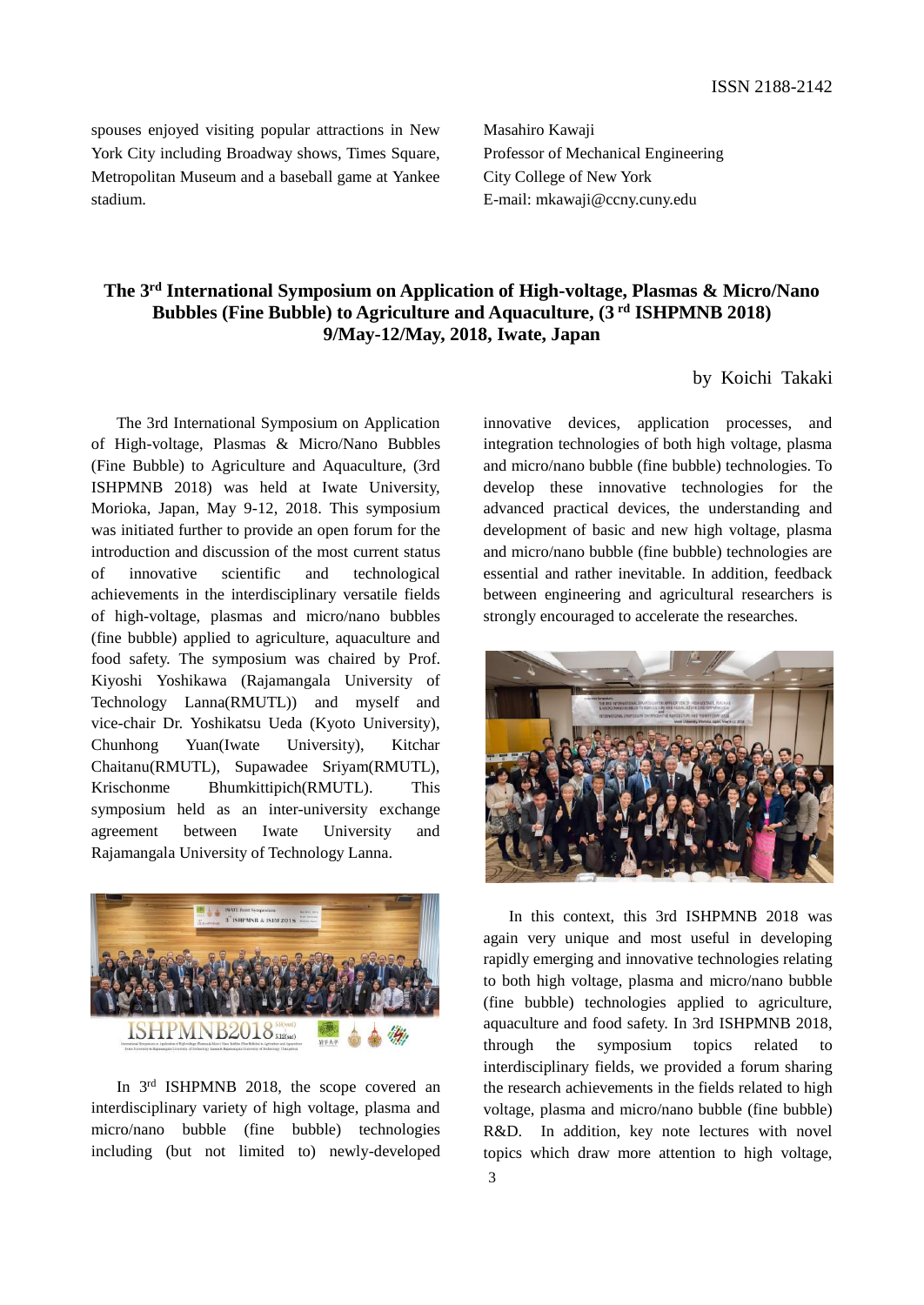plasma, micro/nano bubble (fine bubble) -related R&D communities provided more in-depth discussion and understanding on these related R&D directions.

In 3rd ISHPMNB 2018, there were a total of 76 accepted research papers included 5 invited research and 6 plenary papers. Plenary lectures were given by Dr. Akinori Noguchi (International Research Institute, Japan), Prof. Seiichi Oshita (The University of Tokyo), Takahiro Tateishi (Iwate University), Takayuki Oshima (Gunma University), Kiyoshi Yoshikawa (RMUTL), and Takashi Hata (National Institute of Technology, Kochi college.). Participants from Thailand, Japan, China, Romania, Pakistan and Ghana joined to the symposium.

For the participants to enjoy Iwate's food, a symposium banquet with "Morioka Sansa Odori" performance in the evening on May 10 was arranged. The 4th ISPHMNB will be held in May, 2019 at Ayutaya, Thailand hosted by Rajamangala University of Technology Thanyaburi.

Koichi Takaki, Professor Iwate University

# **The 26th International Conference on Nuclear Engineering (ICONE-26) July 22-26, 2018, London, England**

by Hideharu Takahashi

The 26th International Conference on Nuclear Engineering (ICONE-26) was held from June 22-26, 2018 at the Novotel London West in London, England, where the conference venue is just a 3-minute walk from Hammersmith Underground Station and less than 20-minutes travel from Central London or Heathrow, with the theme of "Nuclear Power – Powering the World, One Atom at a Time".

It was chaired by Dr. Guoqiang Wang (Westinghouse Electric Company LLC) in ASME, Dr. Nobuyuki Ueda (CRIEPI) in JSME, Dr. Zengguang Lei (China National Nuclear Corporation) in CNS, Dr. Jenifer Baxter (IMechE) in IMechE and co-sponsored by ASME, JSME, CNS and IMechE.

The conference was also supported by 3 sponsors including Westinghouse Electric Company LLC and 5 exhibitors including ACFEN. Total attendance was over 900 and 762 technical presentations were given for ICONE.

The ICONE-26 covered wide range of topics comprised of following tracks: (1) Operations & Maintenance, Engineering, Modifications, Life extension, Life Cycle and Balance of Plant; (2) Nuclear Fuel and Material, Reactor Physics and Transport Theory; (3) Plant Systems, Structures, Components and Materials; (4) Instrumentation and Control (I&C) and Influence of Human Factors; (5) Advanced Reactors and Fusion Technologies; (6) Nuclear Safety, Security, and Cyber Security; (7)



Photo 1 Opening ceremony & keynote plenary session at Cemant Hall

Codes, Standards, Licensing, and Regulatory Issues; (8) Thermal-Hydraulics and Safety Analyses; (9) Computational Fluid Dynamics (CFD); (10) Decontamination & Decommissioning, Radiation Protection, and Waste Management; (11) Mitigation Strategies for Beyond Design Basis Events; (12) Nuclear Education and Public Acceptance; (13) Innovative Nuclear Power Plant Design and SMRs; (14) Risk Assessments and Management; (15) Computer Code Verification and Validation, as well as (16) Student Paper Competition.

In the student paper competition (TRACK-16), 98 students from all over the world were selected. The goal of the student program is to raise the students' awareness and fully engage them in their nuclear engineering career and also keep them updated on the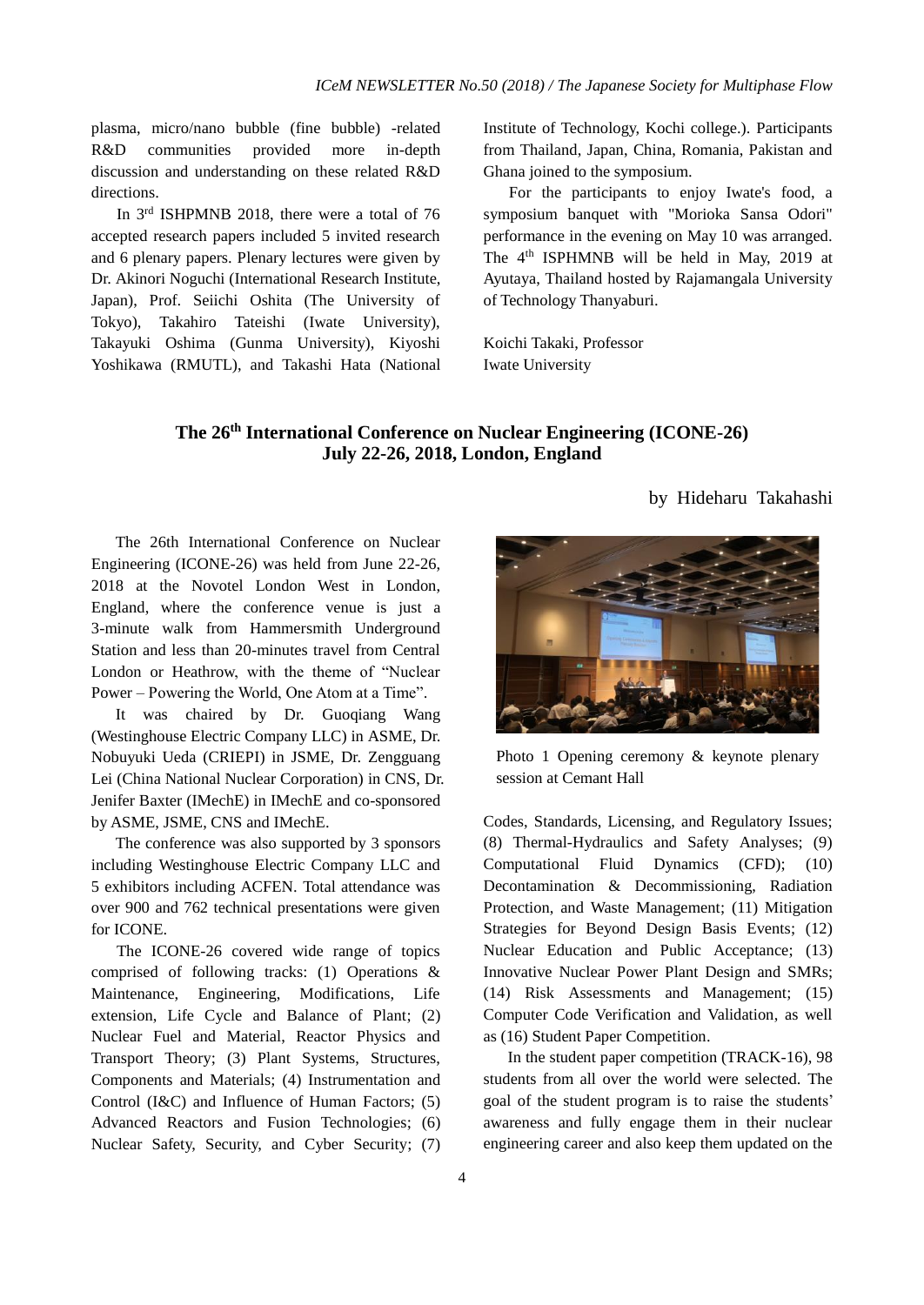current situation and future trends in the nuclear industry. The selected students competed for the Akiyama Memorial Award, established by the JSME in memory of the Prof. Akiyama. The medal was awarded to Mr. Nak-Kyun Cho of University of Strathclyde, UK, based on the quality of technical paper, presentation, and poster session. In addition, paper awards and poster awards were given to selected students from the regional of ASME, JSME and CNS.

ICONE Award were given to Dr. Guoqiang Wang, Dr. Yanping Huang (Nuclear Power Institute of China), Prof. Kazuyuki Takase (Nagaoka University of Technology) for their many years of service and

contribution to the ICONE.

 The ICONE-27 will be held at Tsukuba International Congress Center in Tsukuba, Ibaraki, Japan, May 19-24, 2019. As a related conference, International Topical Workshop on Fukushima Decommissioning Research (FDR2019) will be held at J-Village in Naraha, Fukushima, Japan, May 24-26, 2019.

Hideharu Takahashi,

Specially Appointed Assistant professor,

ICONE-26 Technical Program Committee Co-chair Tokyo Institute of Technology E-mail: htakahashi@lane.iir.titech.ac.jp

# **Him and him Multiphase Flow Handbook, Second Edition Editors:** Efstathios E. Michaelides, Clayton T. Crowe and John D. Schwarzkopf **July 2018, Fort Worth TX, USA**

A great deal of research in multiphase flow and heat transfer has occurred since the first edition of the Handbook and a lot of additional information is now available, especially in the area of numerical modeling. The objective of the second edition of this Handbook is to provide the reader with the fundamental principles of multiphase flow, new discoveries, as well as useful current information for research, engineering design, and the classroom. The second edition is a thoroughly updated and reorganized revision of the Handbook. The structure of this publication reflects recent changes, modern applications, research accomplishments, and future directions of the multiphase flow discipline. Several new chapters have been added, primarily on significant modern applications and new research directions.

The material of the second edition of the Handbook is divided in the following entities:

A) Fundamentals.

B) Descriptions, theory, and modeling of specific types of multiphase flow and heat transfer equipment and processes.

C) Significant applications.

by Efstathios E. (Stathis) Michaelides

The first two chapters of the Handbook pertain to fundamental concepts and numerical methods that are currently used in all types and applications of multiphase flow. Chapters 3 to 13 describe general types of multiphase flow in a variety of applications, such as gas-solid flows; compressible multiphase flows; flows in porous media; boiling and condensation; turbulence interactions; bubble dynamics and cavitation, etc. Chapters 14 and 15 cover the theory and practice of the processes of aggregation and industrial separation of particles, bubbles and drops. Chapters 16 to 21 examine significant applications of multiphase flow, heat, and mass transfer from fluidized bed reactors, to nanofluids, to multiphase flow with non-Newtonian fluids.

With more than 1,800 pages, the second edition of the Handbook contains up-to-date information on all aspects of multiphase flow and heat transfer. The twenty-one chapters of the Handbook, written by sixty-two prominent authors from all the continents of the planet, provide a truly global and thorough look at this discipline. The chapters are well coordinated to offer the best way to search and obtain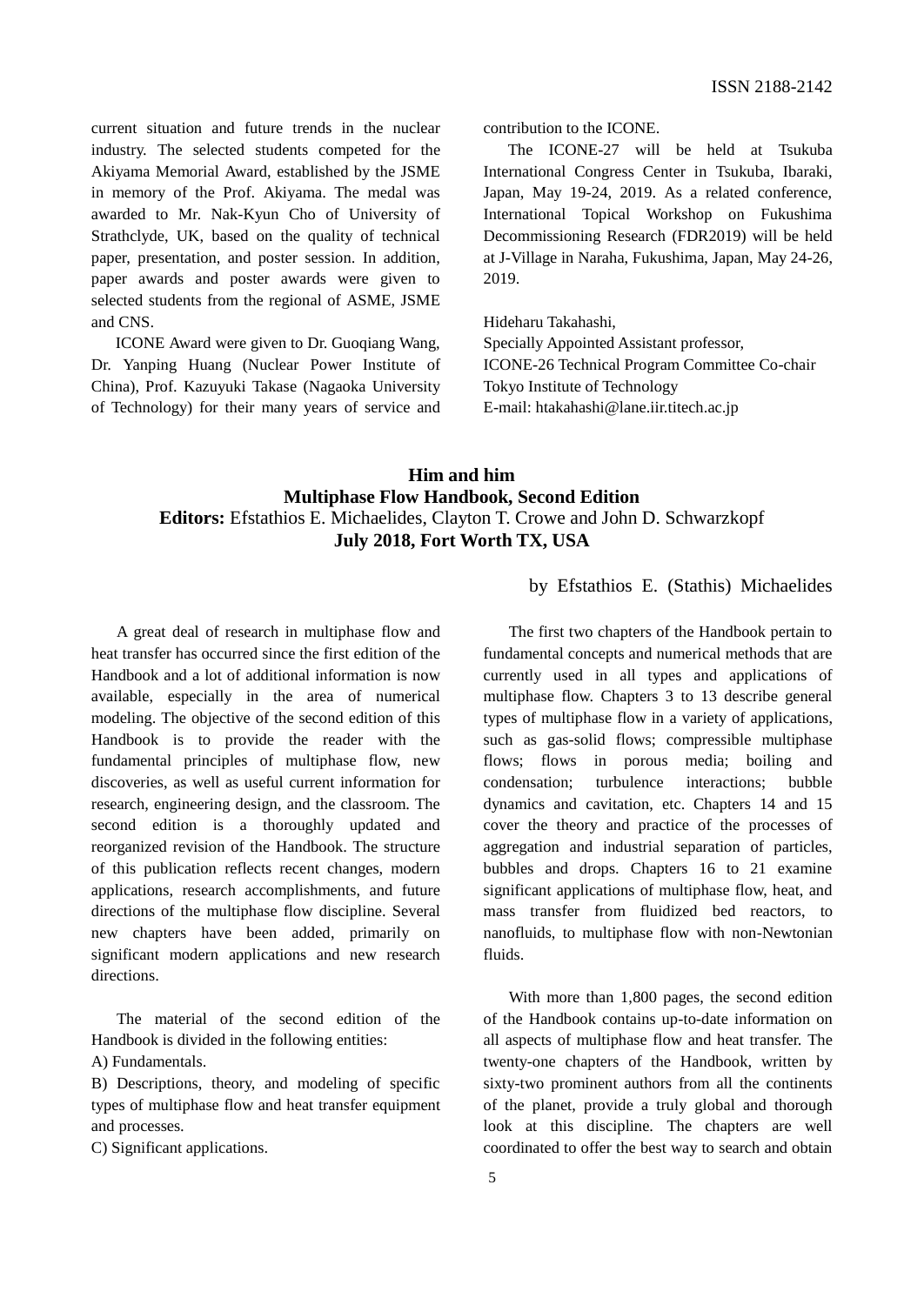information; to maintain a good balance between the three main types of multiphase systems (gas-solid, liquid-solid, and gas-liquid); and to provide up-to-date and accurate information on the flow, heat and mass transfer from particles, bubbles and drops.

[https://www.crcpress.com/Multiphase-Flow-Handboo](https://www.crcpress.com/Multiphase-Flow-Handbook-Second-Edition/Michaelides-Crowe-Schwarzkopf/p/book/9781498701006) [k-Second-Edition/Michaelides-Crowe-Schwarzkopf/p](https://www.crcpress.com/Multiphase-Flow-Handbook-Second-Edition/Michaelides-Crowe-Schwarzkopf/p/book/9781498701006) [/book/9781498701006](https://www.crcpress.com/Multiphase-Flow-Handbook-Second-Edition/Michaelides-Crowe-Schwarzkopf/p/book/9781498701006)

#### TABLE OF CONTENTS

- 1. Fundamentals of Multiphase Flow
- 2. Computational Methods
- 3. Gas-Liquid Flow in Ducts
- 4. Fluid-Solid Flow in Ducts
- 5. Compressible Multiphase Flow
- 6. Combustion with Particles and Drops
- 7. Microgravity Two-Phase Flow
- 8. Boiling
- 9. Condensation
- 10. Powder and Granular Flow
- 11. Multiphase Flow in Porous Media
- 12. Turbulence Interactions
- 13. Bubble dynamics and Cavitation
- 14. Aggregation, Collisions and Break-up
- 15. Particle Separation Methods and Systems
- 16. Biological Systems and Bio-mimetics
- 17. Fluidized Bed Reactors
- 18. Nanofluids
- 19. Sprays
- 20. Aerosols
- 21. Dispersed Flow in Non-Newtonian Fluids

Information about the author:

Stathis Michaelides is the senior Editor of the 2nd Edition of this Handbook. He has written more than 150 journal papers and six books on multiphase flow, heat transfer, and energy conversion. He is currently the holder of the Moncrief Chair in the Department of Engineering, TCU.

E-mail: E.Michaelides@tcu.edu

|                                          | <b>Executive Division of The Japanese Society for Multiphase Flow (2018)</b> |
|------------------------------------------|------------------------------------------------------------------------------|
| President                                | T. Tanaka (Osaka University)                                                 |
| <b>Vice Presidents</b>                   | C. Iwaki (Toshiba Energy Systems & Solutions Corporation)                    |
|                                          | A. Kawahara (Kumamoto University)                                            |
|                                          | K. Katoh (Osaka City University)                                             |
| <b>Chair of Informatics Division</b>     |                                                                              |
|                                          | T. Uchiyama (Nagoya University)                                              |
| Chair of Planning Division               |                                                                              |
|                                          | K. Hayashi (Kobe University)                                                 |
|                                          | Chair of International Intercourse Division                                  |
|                                          | S. Takagi (The University of Tokyo)                                          |
| <b>Chair of General Affairs Division</b> |                                                                              |
|                                          | T. Tsuji (Osaka University)                                                  |
| Executive Office of JSMF                 |                                                                              |
|                                          | Academic Publication & Printings Co.                                         |
|                                          | 2-14-9 Kasugadenaka, Konohana-ku, Osaka, 554-0022, JAPAN                     |
|                                          | Tel: $+81-6-6466-1588$ Fax: $+81-6-6463-2522$                                |
|                                          | E-mail: office@jsmf.gr.jp                                                    |
|                                          | URL: http://www.jsmf.gr.jp/                                                  |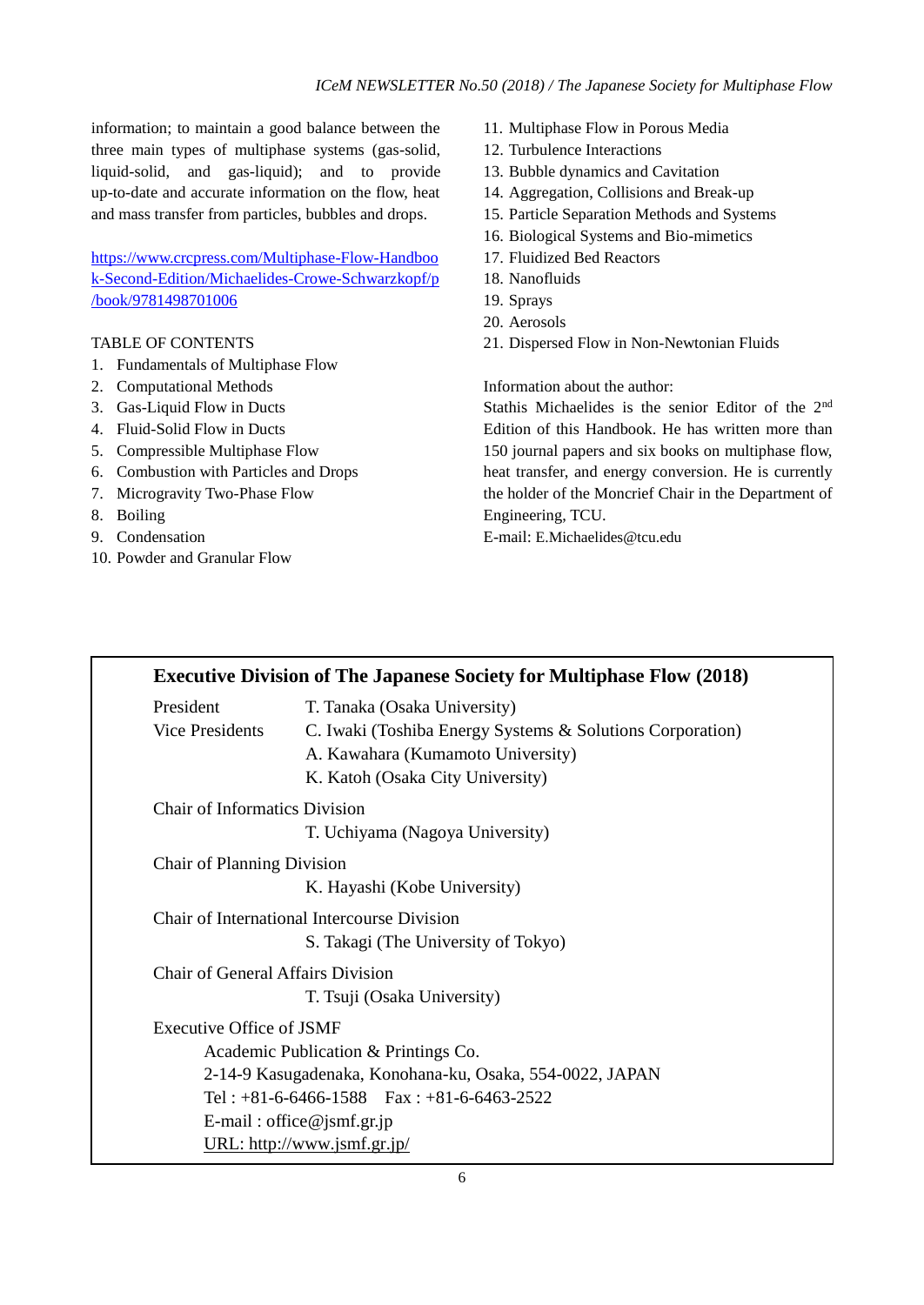

# 10<sup>th</sup> International Conference on Multiphase Flow

Rio de Janeiro, Brazil, May 19 - 24, 2019

http://www.icmf2019.com.br/

# **Conference Overview**

The 10th ICMF will be held in Rio de Janeiro, Brazil, from May 19 – 24, 2019 at Windsor Barra Hotel, and will be devoted to all aspects of Multiphase Flow. Experts and professional researchers from all over the world will attend and make presentations of their research results and recent advancements. It will be a great opportunity to share and promote the exchange of new ideas, results and techniques, but also to extend social networking.

The first edition of ICMF was held in Tsukuba (Japan) in 1991. The second edition took place in Kyoto (Japan) in 1995. During this conference, it was decided to establish an International Governing Board which oversees the major aspects of the conference and makes decisions about future conference locations. Due to the great importance of the field, it was furthermore decided to hold the conference every three years successively in Asia including Australia, Europe including Africa, Russia and the Near East and America. Since the first edition ICMF has grown into the largest conference in the field of multiphase flow.

# **Scientific Topics**

Bio-Fluids Bubbly Flows Boiling, Condensation, Evaporation Cavitation/Nucleation Collision, Agglomeration and Breakup Colloidal and Suspension Dynamics Computational Techniques for Multiphase Flows Droplet Flows Environmental and Geophysical Flows Experimental Methods for Multiphase Flows Fluidization

Fluid-Structure Interactions Granular Media Industrial Applications Interfacial Flows Instabilities Micro- and Nano-Scale Multiphase Flows Mixing Modelling of Multiphase Flows Multiphase Flow in Heat and Mass Transfer Non-Newtonian Multiphase Flows Particle, Bubble and Drop Dynamics Particle-Laden Flows Reactive Multiphase Flows Turbulence in Multiphase Flows

# **Venue**

Windsor Convention & Expo Center Avenida Lúcio Costa, 2630 - Barra da Tijuca, Rio de Janeiro - RJ. CEP 20031-204 http://windsorexpocenter.com.br/en/

# **Key Dates**

Early registration rate: on or before January 31, 2019 Regular registration rate: March 29 - May 17, 2019 Cancellation deadline: April 12, 2019 Abstract deadline: October 10, 2018 Notification of abstract acceptance: December 14, 2018 Full paper submission: February 22, 2019

# **Contact Adress**

Congress Secretariat Eventus Planejamento e Organização www.eventus.com.br icmf@eventus.com.br 55 11- 3361 3056 / fax 55 11 3361 3089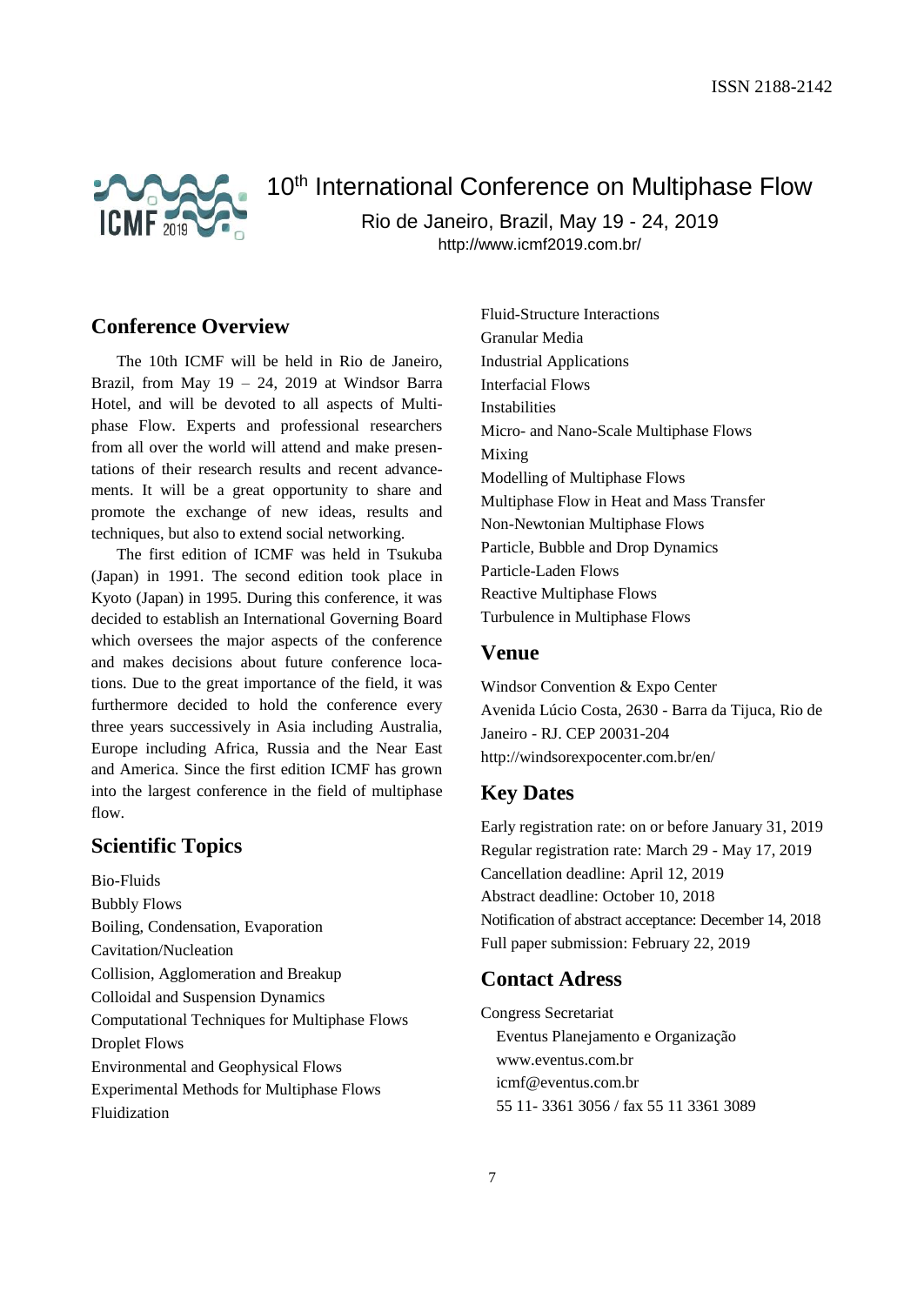# **Future Meetings**

Following list includes conference name, place, date and contact information.

#### **12th European Fluid Mechanics Conference (EFMC12)**

Vienna, Austria, September 9 - 13, 2018 Chair: H. C. Kuhlmann http://www.efmc12.conf.tuwien.ac.at/

#### **Scaling Limits in Models of Statistical Mechanics**

Oberwolfach, Germany, September 9 - 15, 2018 https://www.mfo.de/www/schedule/2018/all

## **Advances in Computational Statistical Physics**

CIRM Luminy, Marseille, France, September 17 - 21, 2018 https://conferences.cirm-math.fr/1866.html

#### **29th IAHR Symposium on Hydraulic Machinery and Systems (IAHR 2018)**

Kyoto, Japan, September 17 - 21, 2018 Chair: C. Kato (The University of Tokyo) Chair: K. Miyagawa (Waseda University) http://www.iahrkyoto2018.org/index.html

## **School & Workshop on Quantum and Nano Thermodynamics**

Älvkarleby, Sweden, September 27 - 29, 2018 http://nerg.itu.edu.tr/wqnt2018.html

#### **8th International Conference on Vortex Flow Mechanics (ICVFM 2018)**

Xi'an, China, October 15 - 18, 2018 Chair: B. Chen (Xi'an Jiaotong Univeristy) http://icvfm2018.xjtu.edu.cn/index.html

#### **The 12th International Topical Meeting on Nuclear Reactor Thermal-Hydraulics, Operation and Safety (NUTHOS-12)**

Qingdao, China, October 14 - 18, 2018 Chair: G. Li (CNS) Chair: J.H. Kim (KAIST) Chair: H. Ninokata (POLIMI) http://www.nuthos-12.org/

#### **NANOBUBBLE 2018**

Suzhou, China, October 16 - 19, 2018 Conference Chair: Jun Hu (SINAP) http://nanobubble2018.csp.escience.cn/dct/page/1

#### **2018 AIChE Annual Meeting**

Pittsburgh, PA, U.S.A., October 28 - November 2, 2018 https://www.aiche.org/conferences/aiche-annual-meet ing/2018

#### **Emergence of Structures in Particle Systems: Mechanics, Analysis and Computation**

Oberwolfach, Germany, October 28 - November 3, 2018 https://www.mfo.de/www/schedule/2018/all

#### **The 29th International Symposium on Transport Phenomena (ISTP29)**

Honolulu, Hawaii, U.S.A., October 30 - November 2, 2018

Chair: M. Ishizuka (Toyama Prefectural University) https://www.istp29.net/

#### **The 15th International Conference on Flow Dynamics (ICFD2018)**

Sendai, Japan, November 7 - 9, 2018 Chair: Y. Hattori (Tohoku University) Chair: Y. Ju (Princeton University) http://www.ifs.tohoku.ac.jp/icfd2018/

## **71st Annual Meeting of the APS Division of Fluid Dynamics**

Atlanta, United States, November 18 - 20, 2018 http://www.aps.org/meetings/index.cfm

## **5th SM<sup>2</sup> Meeting** — **Statistical Mechanics of Soft Matter 2018**

Auckland, New Zealand, December 6 - 7, 2018 Chair: S. Hendy (University of Auckland) Chair: G. Willmott (University of Auckland) http://smsq.github.io/

#### **Complex Fluids and Soft Matter Conference (COMPFLU-18)**

Roorkee, India, December 6 - 9, 2018 https://www.iitr.ac.in/compflu2018/

## **21st Australasian Fluid Mechanics Conference (21AFMC)**

Adelaide, Australia, December 10 - 13, 2018 Chair: R. Kelso http://www.afms.org.au/21afmc.html

----------------------------- 2019 ----------------------------

## **Statistical Physics Approaches to Systems Biology** Havana, Cuba, February 4 - 15, 2019

http://www.fisica.uh.cu/statphys/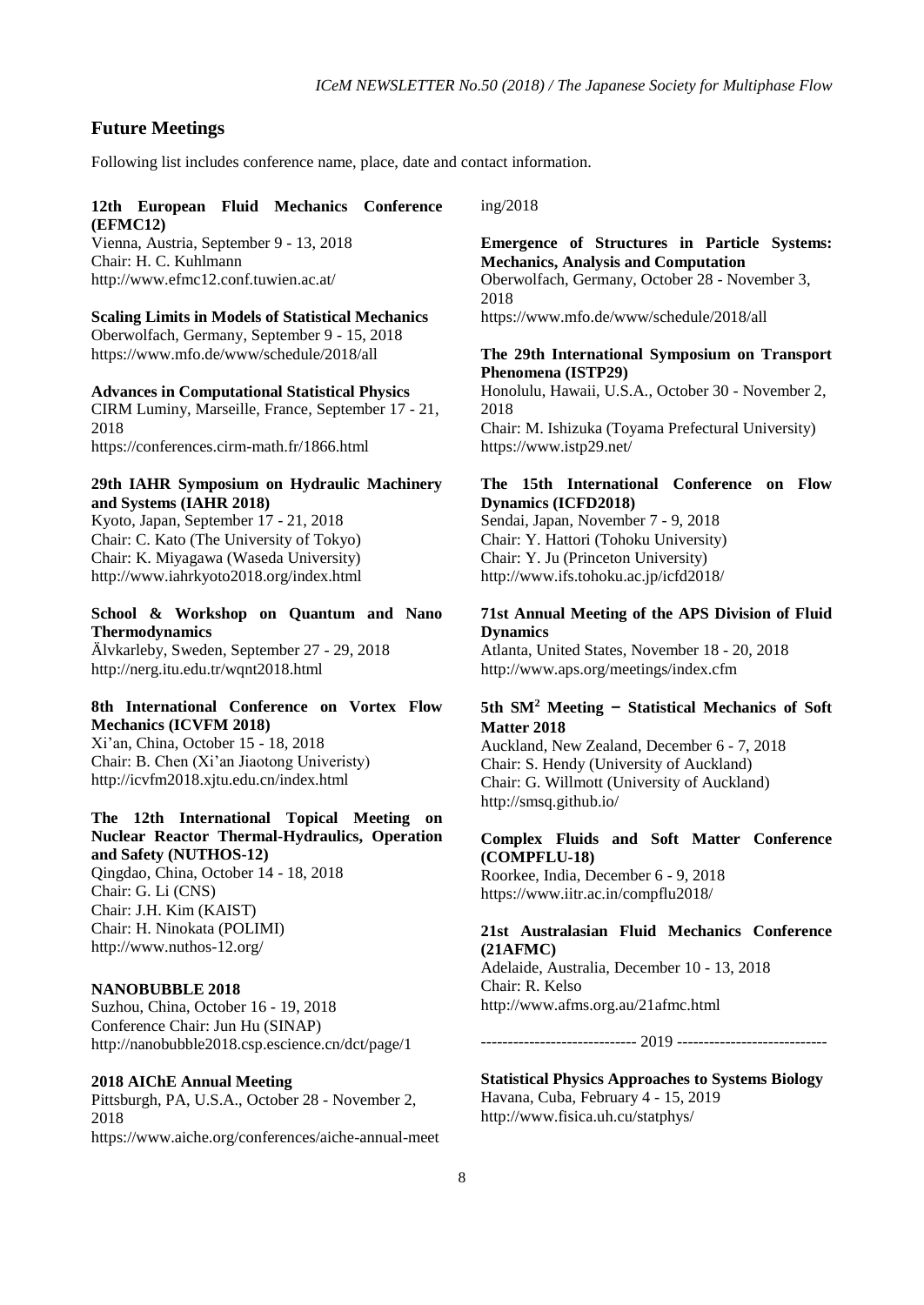#### **12th International Conference on Thermal Engineering: Theory and Applications**

Gandhinagar, Gujarat, India, February 23 - 26, 2019 Chair: S. S. Kachhwaha Chair: M. Z. Saghir https://www.ictea.ca/

# **4 TH Thermal and Fluids Engineering Conference (ASTFE)**

Las Vegas, NV, United States, April 14 - 17, 2019 Chair: D. W. Pepper (University of Nevada) Co-chair: W. Strasser (Eastman Chemical Company) https://www.astfe.org/tfec2019/

## **10th International Conference on Multiphase Flow (ICMF2019)**

Rio de janeiro, Brazil, May 19 - 24, 2019 Chair: O. Rodriguez (Universidade de São Paulo) Chair: N. Mangiavacchi (Universidade do Estado do Rio de Janeiro) Abstract deadline: October 10, 2018 http://www.icmf2019.com.br/

## **27th International Conference on Nuclear Engineering (ICONE27)**

Tsukuba, Ibaraki, Japan, May 19 - 24, 2019 Chair: K. Okamoto (The University of Tokyo) Chair: L. Cizelj (Jozef Stefan Instiutte) Chair: Z. Lei (China National Nuclear Corporation) http://www.icone27.org/

### **XXVI Sitges Conference on Statistical Mechanics**

Sitges, Spain, June 3 - 7, 2019 http://www.ffn.ub.es/sitges/

## **9th International Symposium on Radiative Transfer (RAD-19)**

Athens, Greece, June 3 - 7, 2019 Chair: B. W. Webb (Brigham Young University) Chair: D. Lemonnier (ISAE-ENSMA) http://www.ichmt.org/site/2/rad-19

# **9th International Granulation Workshop (2019)** Lausanne, Switzerland, June 26 - 28, 2019

https://www.sheffield.ac.uk/agglom/2019/index

#### **Thermodynamics 2019**

Punta Humbria, Huelva, Spain, June 26 - 28, 2019 http://efce.info/Thermodynamics+2019.html

## **Frontiers of Quantum and Mesoscopic Thermodynamics 2019 (FQMT19)**

Prague, Czech Republic, July 14 - 20, 2019 Chair: V. Špička (Czech Academy of Sciences) http://fqmt.fzu.cz/19/

#### **14th International Conference on Heat Transfer, Fluid Mechanics and Thermodynamics (HEFAT 2019)**

Wicklow, Ireland, July 22 - 24, 2019 Chair: JP Meyer (University of Pretoria) https://www.eiseverywhere.com/ehome/349879/7526 23/?&t=37e84e64acfd67aa345e8e3046e4d5ab

## **27th International Colloquium on the Dynamics of Explosion and Reactive Systems (27thICDERS)** Beijing, PRC, July 28 - August 2, 2019

# **The 11th International Symposium on Turbulence and Shear Flow Phenomena (TSFP11)**

Southampton, UK, July 30 - August 2, 2019 Chair: M. Oberlack (Technische Universitat Darmstadt) http://tsfp11.org/

**3rd International Symposium on Convective Heat & Mass Transfer (CONV-19)** Cesme, Turkey, August, 2019

**International Conference on Power Engineering (ICOPE-19)**

China, October 21 - 25, 2019

**The 11th International Symposium on Measurement Techniques for Multiphase Flows (ISMTMF'19)** Zhenjiang, November 2 - 8, 2019

**72nd Annual Meeting of the APS Division of Fluid Dynamics** Seattle, United States, November 24 - 26, 2019

http://www.aps.org/meetings/index.cfm

**The 7th International Conference on Jets, Wakes and Separated Flows (ICJWSF 2019)** Hong Kong, December 2 - 5, 2019

#### ----------------------------- 2020 ----------------------------

## **73rd Annual Meeting of the APS Division of Fluid Dynamics**

Chicago, United States, November 22 - 24, 2020 http://www.aps.org/meetings/index.cfm

----------------------------- 2021 ----------------------------

## **74th Annual Meeting of the APS Division of Fluid Dynamics**

Phoenix, United States, November 21 - 23, 2021 http://www.aps.org/meetings/index.cfm